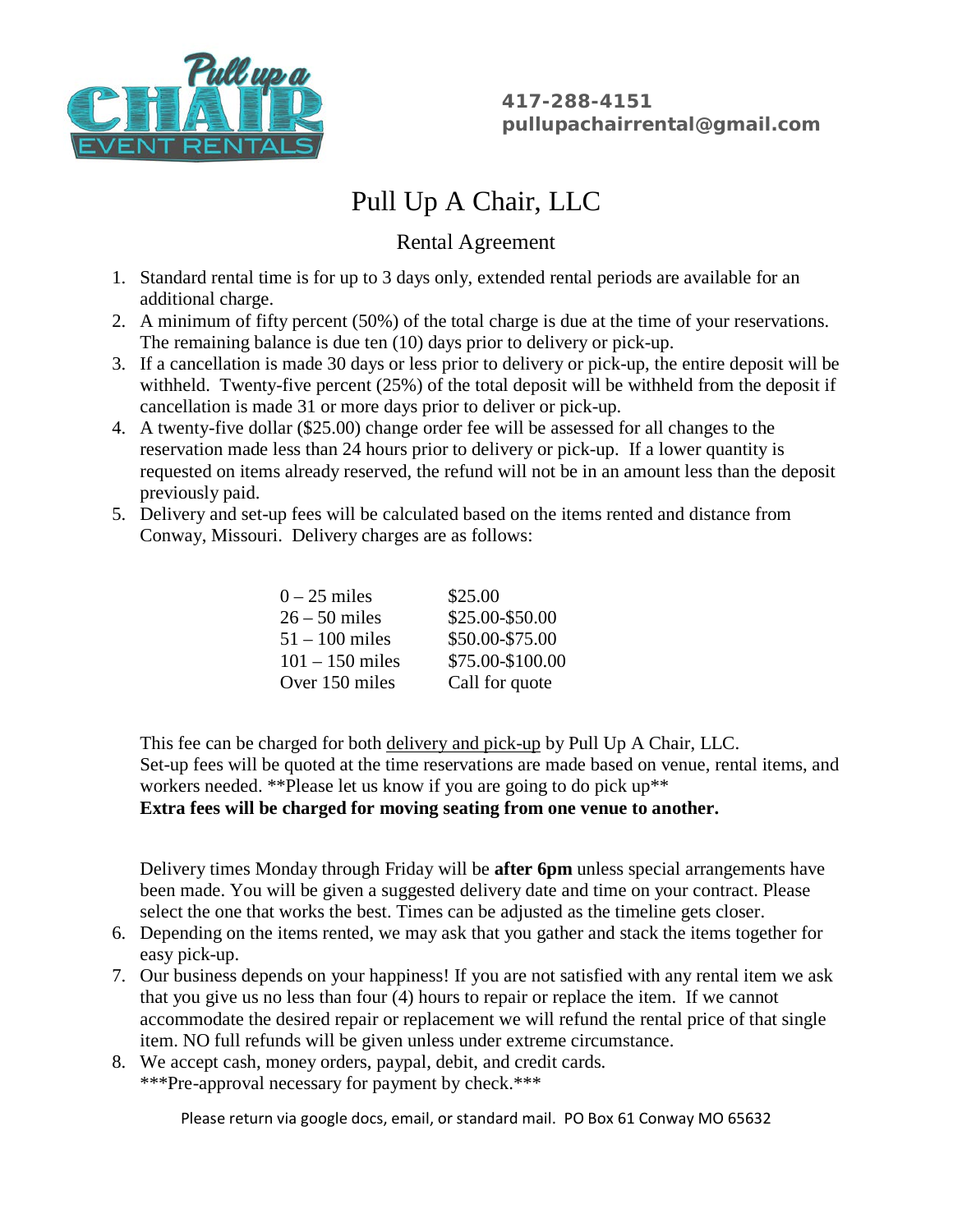

**417-288-4151 [pullupachairrental@gmail.com](mailto:pullupachairrental@gmail.com)**

Damage Policies

- 9. You are fully responsible for items damaged, lost or stolen during the rental period. A fee of 1.5 times the rental fee will be charged for any rental item damaged, lost, or stolen.
- 10. You are required to provide a credit card number on your contract. The information will be held for fees associated with damaged property. *Credit Cards will only be charged for damages unless otherwise stated.*
- 11. All customers will be given adequate information pertaining to any damage. Including a dated letter of intent to charge your credit card with a reasonable time period for any questions or concerns.

Rain Policy and other Natural Events for Outdoor Events

- 12. Technology allows weather tracking, therefore if rental items are exposed to extreme elements and damaged you will be charged 3 times your total rental amount in addition to original invoice. i.e.  $$500$  rental =  $$1500$  damage costs
- 13. Refunds will not be given for day of rain out events. Weather is out of our control and your items cannot be re-rented for that day. We will do our best to accommodate weather events.

Please fill out the form on the next page and submit with payment. Please indicate preferred payment method. If you are paying with paypal, submit contract and we will send you an invoice.